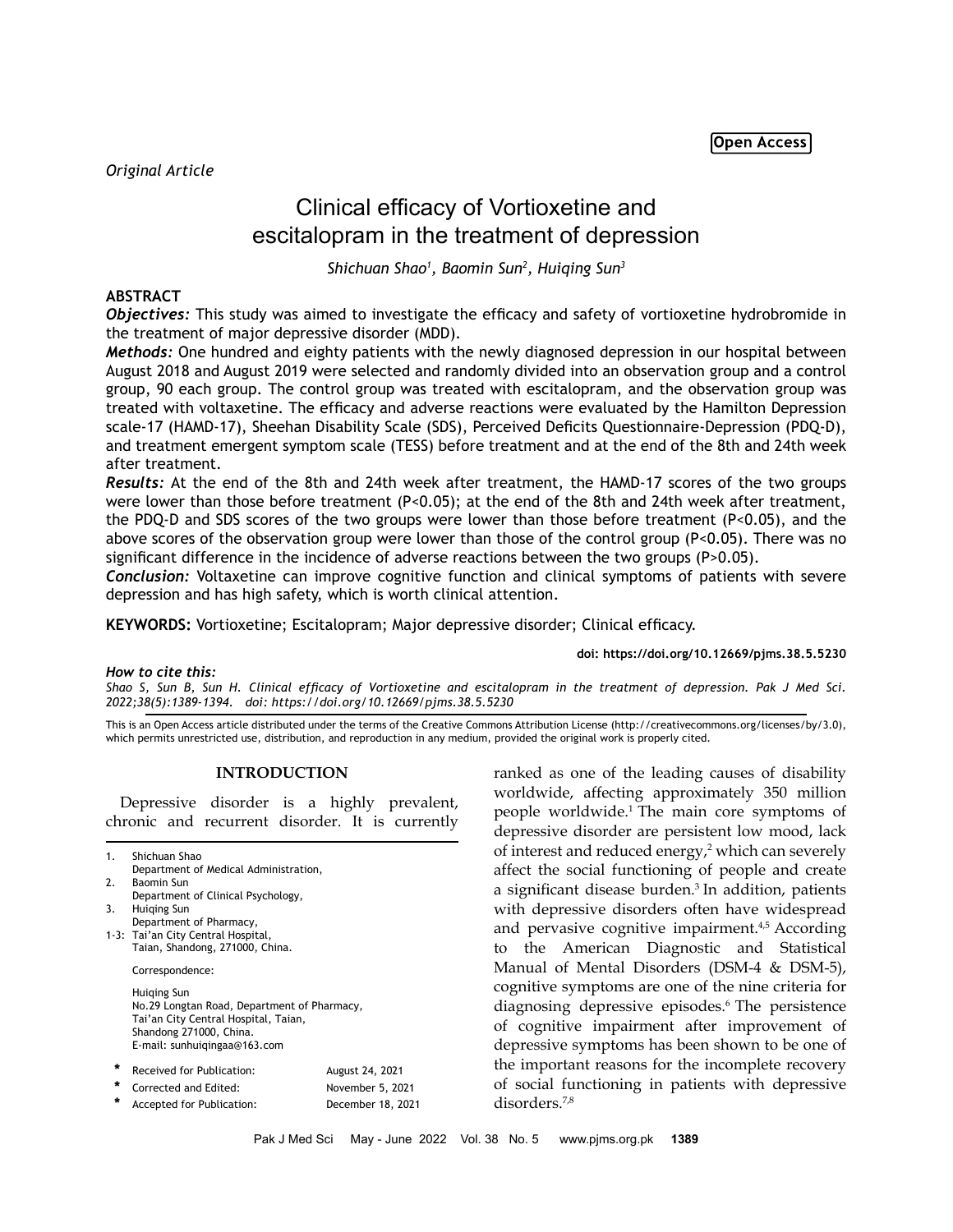Medication is still a major clinical treatment for depressive disorders. In recent years, antidepressants with various mechanisms of action have emerged, for example, escitalopram, which was launched in 2002, has been widely recognized by the industry for its efficacy and safety in the treatment of patients with depressive disorders as a selective serotonin reuptake inhibitor (SSRI). In a double-blind, placebo-controlled clinical trial that included 380 patients with depressive disorders, escitalopram at a dose of 10 mg/d for two weeks was already efficacious compared to placebo.9 Another study examined the long-term pharmacological treatment of depressive disorders in a randomized, double-blind trial of 274 patients with depressive disorders over a 36-week period. After eight weeks of treatment, the intervention was continued with escitalopram maintenance, and the patients' total Montgomery-Asberg Depression Rating Scale (MADRS) scores further reduced at the end of the 36th week, confirming the superior clinical outcome of long-term treatment.<sup>10</sup>

With the continuous research and development of new antidepressants in recent years, a variety of new antidepressants have been constantly used in psychiatric clinic, and votioxetine is one of them. Votioxetine was listed in the United States in 2013 and China in November 2017. Votioxetine is a new multi-mode antidepressant, which exerts antidepressant effect by acting on six pharmacological targets ((antagonizing 5-HT3, antagonizing 5-HT7, antagonizing 5-HT1D, partially activating 5-HT1B, activating 5-HT1A, and inhibiting serotonin transporter (SERT)) through two different action modes (inhibiting the reuptake of 5-HT transporter SERT, and regulating 5-HT receptor). As votioxetine has the ability to regulate norepinephrine, dopaminergic, cholinergic, histaminergic, glutamine, and aminobutyric acid systems, it may play its role by regulating the neural circuit. $11$  Studies overseas have confirmed that votioxetine has ideal efficacy and safety in the treatment of depressive disorder and its improvement in cognitive function and social function of patients is worth affirmation.12,13 A study included 156 elderly patients over 65 years of age with depressive disorders and treated them with vortioxetine for eight weeks.<sup>14</sup> The efficacy of vortioxetine was significantly effective than placebo, and it was concluded that vortioxetine significantly improved cognitive function in elderly patients by two neuropsychological tests, the Digit Symbol Substitution Test (DSST) and the Rey Auditory Verbal Learning Test (RAVLT).

Since vortioxetine was launched in China in 2017, only a few studies have been conducted in China to investigate the efficacy and safety of the drug.15 However, the dimensions of efficacy evaluation in these studies were only limited to depressive mood, while the cognitive and social functions of patients were not discussed in detail; moreover, no randomized controlled studies were conducted for escitalopram. Accordingly, this study comprehensively investigated the efficacy and safety of vortioxetine and escitalopram in the treatment of patients with depressive disorders from multiple perspectives. The aim of this study was to expand the evidence-based evidence of these two antidepressants in a more in-depth and comprehensive manner to guide clinical use.

## **METHODS**

Patients with major depressive disorder (MDD) who were admitted to and treated in our hospital from August 2018 to August 2019 were selected. The study was approved by the medical ethics committee of our hospital, and the informed consent has been signed by the subjects.

- *Inclusive criteria:*
- Aged 18-55 years;
- Meeting the diagnostic criteria of MDD in ICD-10;
- Scores of 17 items of  $HAMD \geq 18$ . Patients with severe physical, mental illness, and alcohol and drug abuse were excluded. One hundred and eighty patients were enrolled, and all of them completed the whole research process.

 All patients were randomly divided into an observation group and a control group according to the random number table method. The observation group included 90 cases, 39 males and 51 females; the average age was (36.79±13.51) years old, the average course of disease was (10.22±9.05) months. The control group included 90 cases, 30 males and 60 females; the average age was (40.76±13.30) years old, and the average course of disease was (15.32±33.18) months. There was no significant difference in the general data between the two groups (P>0.05).

Both groups received the conventional psychiatric treatment and nursing scheme. The observation group was treated with the systemic treatment of voltaxetine tablets. The patient took the medicine once in the morning. The initial dose was  $5 \text{ mg/d}$ , and then the dose was increased to 10 mg/d according to the specific clinical situation. The control group was treated by systematic treatment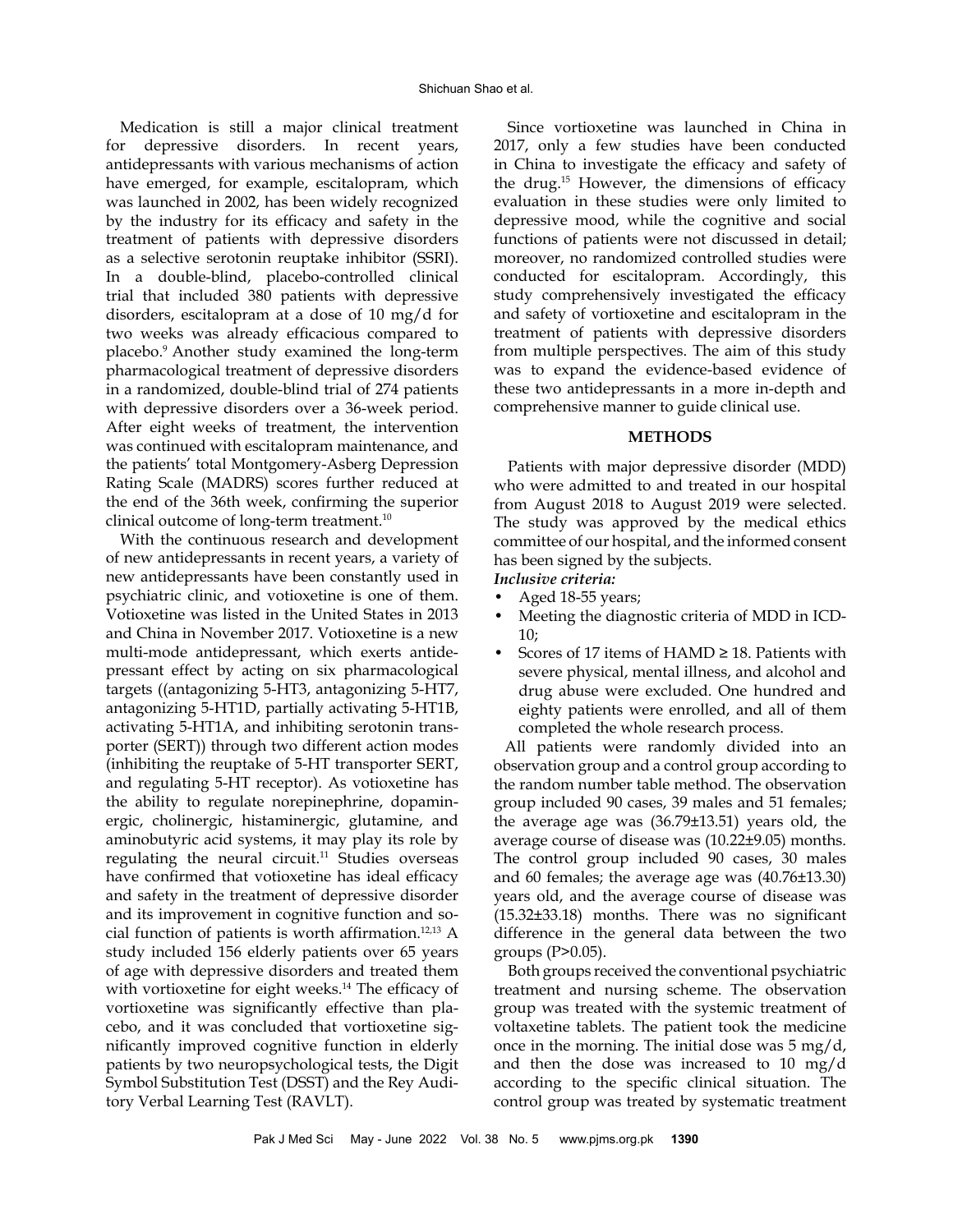| Treatment stage                        | Observation group $(n=90)$ | Control group $(n=90)$      |       |       |
|----------------------------------------|----------------------------|-----------------------------|-------|-------|
| Before treatment                       | $20.56 \pm 7.33$           | 21.48±4.87                  | 0.767 | 0.451 |
| At the end of the 8 <sup>th</sup> week | $10.01 \pm 5.48^*$         | $10.65 + 4.11$ <sup>*</sup> | 0.685 | 0.492 |
| At the end of the $24th$ week          | $6.63\pm3.44$ <sup>*</sup> | $6.04\pm2.23$ <sup>*</sup>  | 1.059 | 0.286 |

Table-I: Comparison of HAMD-17 score between two groups in different treatment stages ( $\overline{\chi}$  ±*S*, point).

*Note:* \*: P<0.05 compared to before treatment.

of escitalopram tablets, once in the morning, the initial dose was 10 mg/d, and then the dosage was increased to 20 mg/d according to the clinical conditions. In the whole research process.

 Other kinds of antidepressants, antipsychotics, mood stabilizers and anti-anxiety drugs were prohibited; physical therapy methods such as modified electroconvulsive therapy (MECT) and transcranial magnetic stimulation were prohibited; psychotherapy methods such as psychoanalysis, behavior therapy and cognitive therapy were prohibited; if the patients had obvious sleep disorders, alprazolam at a dosage of 0.04 mg/d was used; during the study, other drugs other than those specified were prohibited. Both groups were treated for 24 weeks.

*Hamilton Depression scale-17 (HAMD-17):<sup>16</sup>* it is used for evaluating the depressive symptoms of patients, and it is composed of five factors: anxiety/ omatization, weight, cognitive impairment, retardation, and sleep disorders; the milder the disease condition is, the lower the score is. *Sheehan Disability Scale (SDS):17* the scale was developed by Sheehan in 1983, which can not only evaluate the disability and functional impairment caused by a variety of chronic diseases (including mental disorders) but also evaluate the improvement of social function of patients in clinical efficacy research; it is a self-rating scale, which is divided into three dimensions: work/study, social life, and family life/family responsibility; each dimension can be rated as 0-10 points according to the degree of disease impact, 0 point for completely not affected and 10 points for extremely affected; the total score is the sum of three scores; the lower the score is, the milder the impairment on the social function is; it has favourable internal consistency and good reliability and validity. *Perceived Deficits Questionnaire-Depression (PDQ-D):18* it is used for evaluating the severity of cognitive impairment of patients with depression disorders; it is composed of 20 items,  $0 \sim 4$  points for each item; the lower the score is, the milder the cognitive impairment is. (4) The occurrence of adverse reactions in patients was observed, and the adverse reactions were

determined according to the treatment emergent symptom scale (TESS).

The efficacy and safety were evaluated by the HAMD-17, PDQ-D and TESS before treatment and at the end of the 8th and 24th weeks after treatment. The level of social function of the two groups of patients before treatment and at the end of the 8th and 24th weeks after treatment was evaluated by SDS. The assessors were at least attending doctors and have been trained uniformly. The Kappa value in the consistency check was 0.89.

*Statistical Analysis:* All data were processed by SPSS 20.0 software. If the measurement data were normally distributed, the comparison between groups was performed by the independent sample t test, and the data were presented in the form of Mean±SD. The count data was treated by Chisquare test and expressed in the form of [n (%)]. The difference was statistically significant with P<0.05.

# **RESULTS**

Before receiving treatment, the total HAMD-17 score did not show a significant difference between the two groups (P>0.05). At the end of the 8th and 24th weeks after treatment, the total HAMD-17 scores in both groups were significantly lower than those before treatment (P<0.05); there was no significant difference in the total HAMD-17 score between the two groups (P>0.05) (Table-I and Fig.1).



Fig.1: The variation trend of the HAMD-17 score of two groups in different treatment stages.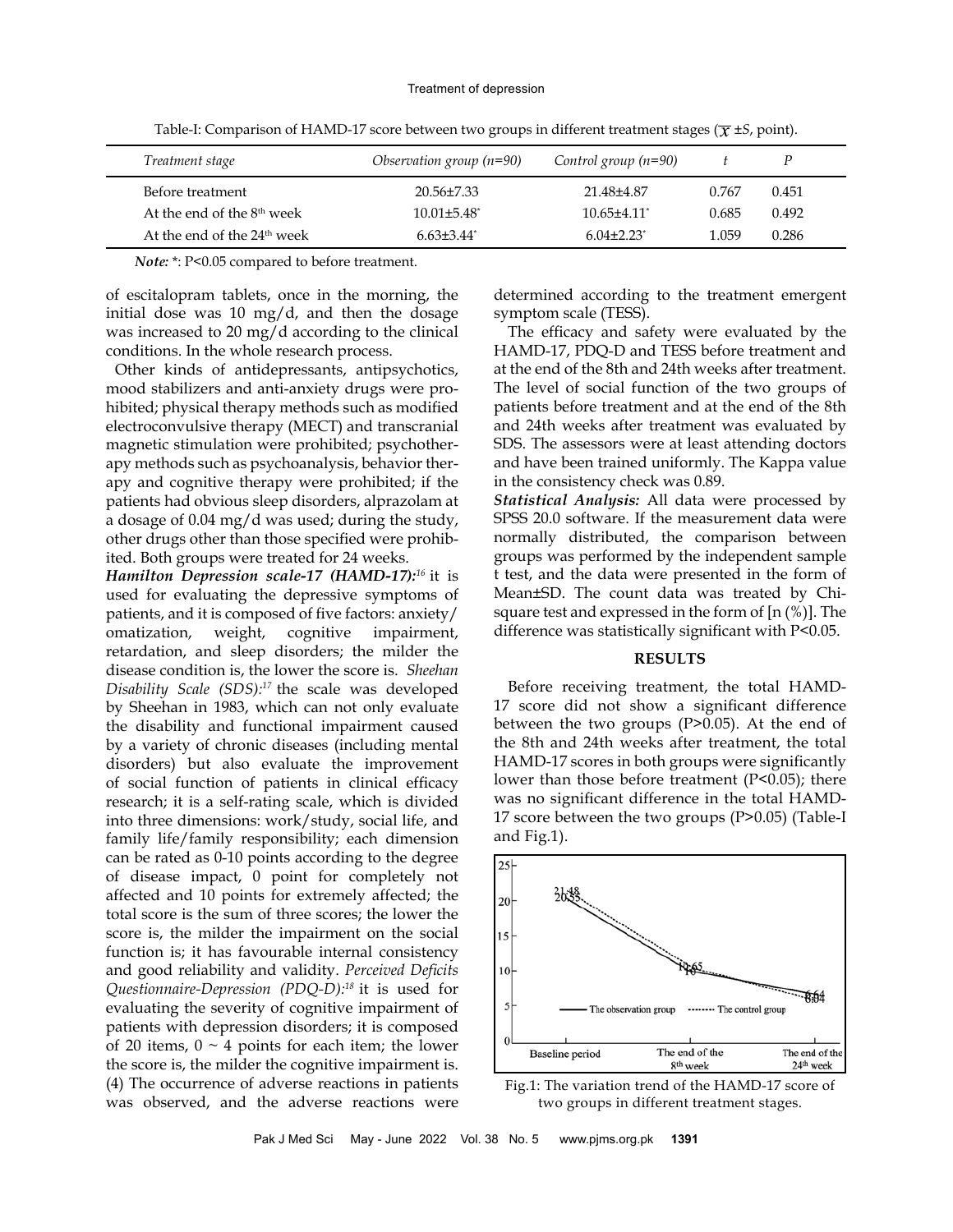#### Shichuan Shao et al.

| Treatment stage                         | Observation group $(n=90)$     | Control group $(n=90)$         |       |       |
|-----------------------------------------|--------------------------------|--------------------------------|-------|-------|
| Before treatment                        | $31.24 \pm 16.06$              | $31.93 \pm 13.18$              | 0.243 | 0.810 |
| At the end of the 8 <sup>th</sup> week  | $20.95 \pm 13.98$ <sup>*</sup> | $26.97 \pm 14.56$ <sup>*</sup> | 2.162 | 0.034 |
| At the end of the 24 <sup>th</sup> week | $10.02 + 6.92$ <sup>*</sup>    | $21.04 \pm 11.33$ <sup>*</sup> | 6.037 | 0.000 |

Table-II: Comparison of PDQ-D score between two groups in different treatment stages ( $\overline{\chi}$  ±*S*, point).

*Note:* \*: P<0.05 compared to before treatment.

Table-III: Comparison of SDS score between two groups in different treatment stages ( $\overline{\chi}$  ±*S*, point).

| Treatment stage                         | Observation group $(n=90)$ | Control group $(n=90)$        |       |       |
|-----------------------------------------|----------------------------|-------------------------------|-------|-------|
| Before treatment                        | $16.30\pm7.73$             | $16.43\pm5.86$                | 0.108 | 0.916 |
| At the end of the 8 <sup>th</sup> week  | $8.16\pm6.08^*$            | $11.93 \pm 5.94$ <sup>*</sup> | 3.217 | 0.002 |
| At the end of the 24 <sup>th</sup> week | $4.61\pm3.48$ <sup>*</sup> | $8.76 \pm 5.25$ <sup>*</sup>  | 4.776 | 0.000 |

*Note:* \*: P<0.05 compared to before treatment.

Before treatment, the PDQ-D score did not show a significant difference between the two groups (P>0.05). At the end of the 8th and 24th weeks after treatment, the PDQ-D score in both groups were significantly lower than those before treatment (P<0.05); the PDQ-D score of the observation group was significantly lower than that of the control group (P<0.05) (Table-II and Fig.2).

Before treatment, the SDS score did not show a significant difference between the two groups (P > 0.05). At the end of the 8th and 24th weeks after treatment, the SDS scores in both groups were significantly lower than those before treatment (P<0.05); the SDS score of the observation group was significantly lower than that of the control group (P<0.05) (Table-III and Fig.3).

In the observation group, there were four cases of lethargy, four cases of nausea and vomiting, two cases of weight gain, and one case of abnormal liver function test, and the incidence of adverse reactions was 12.2% (11/90); in the control group, there were four cases of lethargy, two cases of nausea and vomiting, two cases of weight gain, and two cases of abnormal liver function test, and the incidence of adverse reactions was 11.1% (10/90). There was no significant difference in the incidence of adverse reactions between the two groups  $(X^2=0.049, P>0.05)$ .

# **DISCUSSION**

There are cognitive impairment and social function impairment in patients with depressive disorder. At present, the clinical efficacy of most antidepressants is relatively single and limited. Vortioxetine has a multi-mode mechanism of action, which can treat a wider spectrum of clinical symptoms of depression, with good safety and tolerance. At present, among limited foreign studies, the results have verified that voltaicetine can effectively improve the clinical symptoms of







Fig.3: The variation trend of the SDS score of two groups in different treatment stages.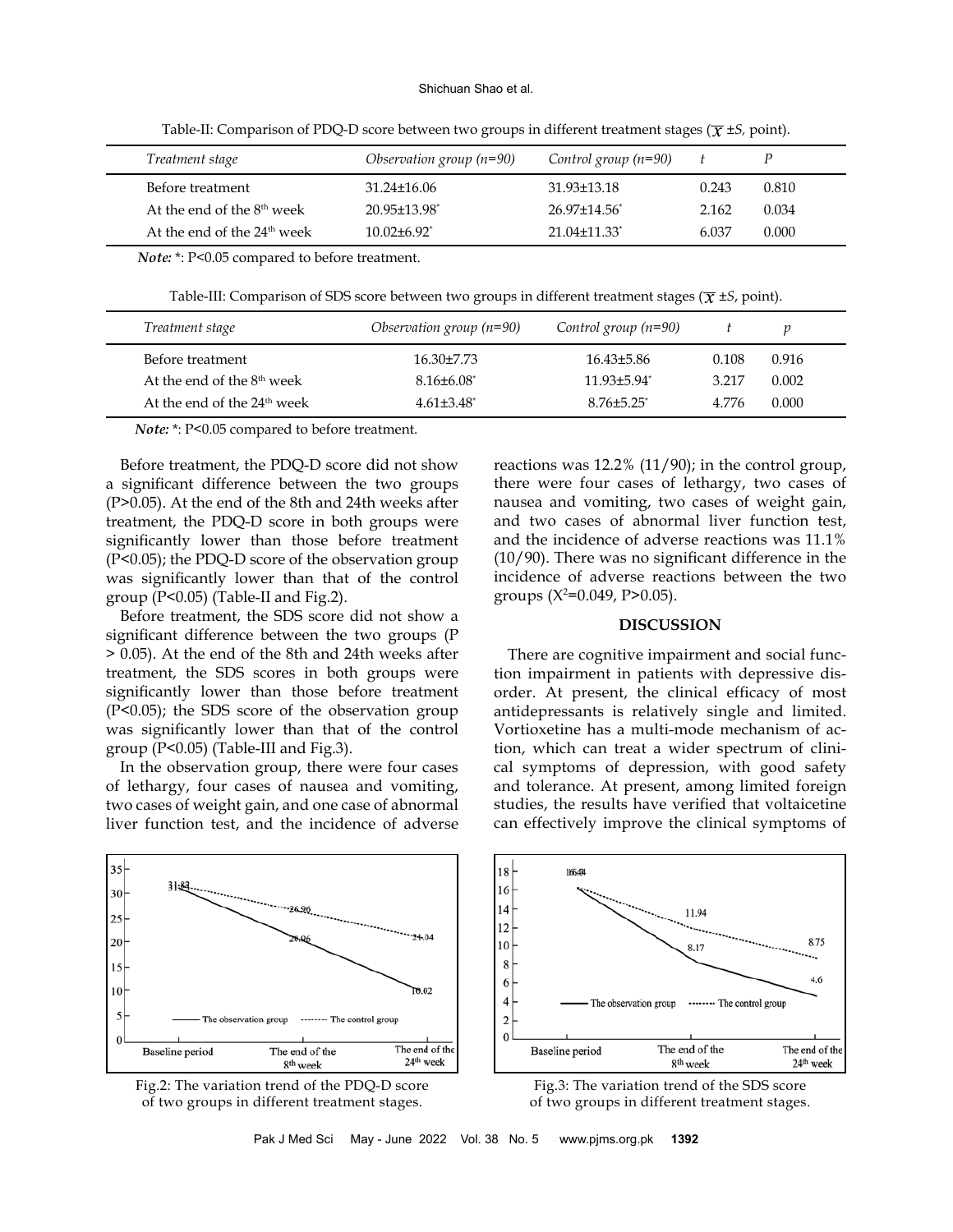patients with depression.<sup>19</sup> Thase et al. compared the efficacy of vortioxetine (10 mg/d) and placebo in treating 18~75 years old patients with depression who have had the disease for at least three months after six to eight weeks of treatment using the Meta analysis.20 The Montgomery-Asberg Depression Rating Scale (MADRS) was used as the main evaluation indicator. In USA, the effective rate of voltaicetine was 48.8% (the reduction of MADRS score  $\geq 50\%$  compared to the baseline), and the remission rate was  $30.2\%$  (MADRS  $\leq$ 10), significantly higher than those of the placebo (36.7% and 23.8%). In the clinical trails outside USA, the efficacy of voltaicetine was 57.3%, and the remission rate was 35.7%, which were also significantly higher than those of the placebo (36.6% and 23.8%). This study found that voltaxetine and escitalopram could significantly relieve the depression and anxiety of patients with depressive disorder. The follow up at 8th and 24th weeks after treatment showed that the effects of the two drugs on the improvement of depressive symptoms in patients with depressive disorders were generally consistent. The above results indicated that both voltacetin and escitalopram could effectively treat the depression symptom of patients with depressive disorder and their curative effects were nearly the same.

For the treatment of depression, it is far from enough to control the symptoms of depression and anxiety. The cognitive impairment of most patients with depressive disorder does not decrease with the disappearance of depressive symptoms. The recovery of cognitive symptoms and social function is an important link to promote patients to return to society and adapt to the environment and obtain a good prognosis. There is an evidence that 5-HT system improves cognitive functions including learning and memory by activating or inhibiting different subtypes of  $5-HT$  receptor.<sup>21</sup> According to the fact that vortioxetine acts on 5-HT system by multi-mode, it was speculated that the drug might have the effect of improving cognitive function. Previous animal experimental studies have verified that mice treated with tryptophan hydroxylase inhibitor (methyl 4-chloro-3-phenyl-DL-alaninate hydrochloride, PCPA) lack 5-HT in vivo, and the memory damage caused can be repaired by voltahexidine but cannot be repaired by escitalopram.22 A randomized, controlled study of Wang et al. found that voltaxetine could significantly improve the patient's work, social life, and home life/family responsibilities.<sup>23</sup>

Yet another study regarding efficacy of escitalopram in combination with hyperbaric oxygen had showed that in the treatment of depression, it results in rapid efficacy and has some effect in improving cognitive function.<sup>24</sup>

At present, there are only few studies in China, which only observed and studied the improvement of clinical symptoms of patients with depressive disorder by voltaxetine, and the study on the cognitive function of patients is absent. Therefore, this study focused on the improvement of cognitive function of patients with depressive disorder. The results of this study showed that both fluoxetine and escitalopram could effectively improve the social and cognitive functions of patients with depressive disorder with the advancement of treatment and the improvement of clinical symptoms. However, compared with escitalopram, voltaxetine had more obvious improvement effect on social function and cognitive function in patients with depressive disorder, which might be related to the effect of voltaxetine on multiple subtypes of 5-HT and the remodeling of hippocampal system.<sup>25</sup>

Some studies have pointed out that the treatment safety of voltaxetine is relatively high. For example, there is a study in the United States involving 447 patients with depressive disorder, and the adverse reactions of voltaxetine and escitalopram in sexual function were compared. The results showed that voltaxetine had less damage to sexual function and pointed out that the biggest adverse reaction of voltaxetine was nausea.26 In this study, there was no significant difference in the incidence of adverse reactions between fvoltaxetine and escitalopram, and the adverse reactions were mild and short-term, easy to be tolerated by patients, indicating that the treatment safety of voltaxetine was high.

## **CONCLUSION**

Voltaxetine can effectively and safely improve the clinical symptoms and cognitive function of patients with depressive disorder. Compared with escitalopram, voltaxetine can improve the social function and cognitive function of patients more significantly and has high safety, which is worth further clinical promotion.

*Declaration of interest***:** All authors declared there was no conflict interests involved.

*Grant Support & Financial Disclosures:* None.